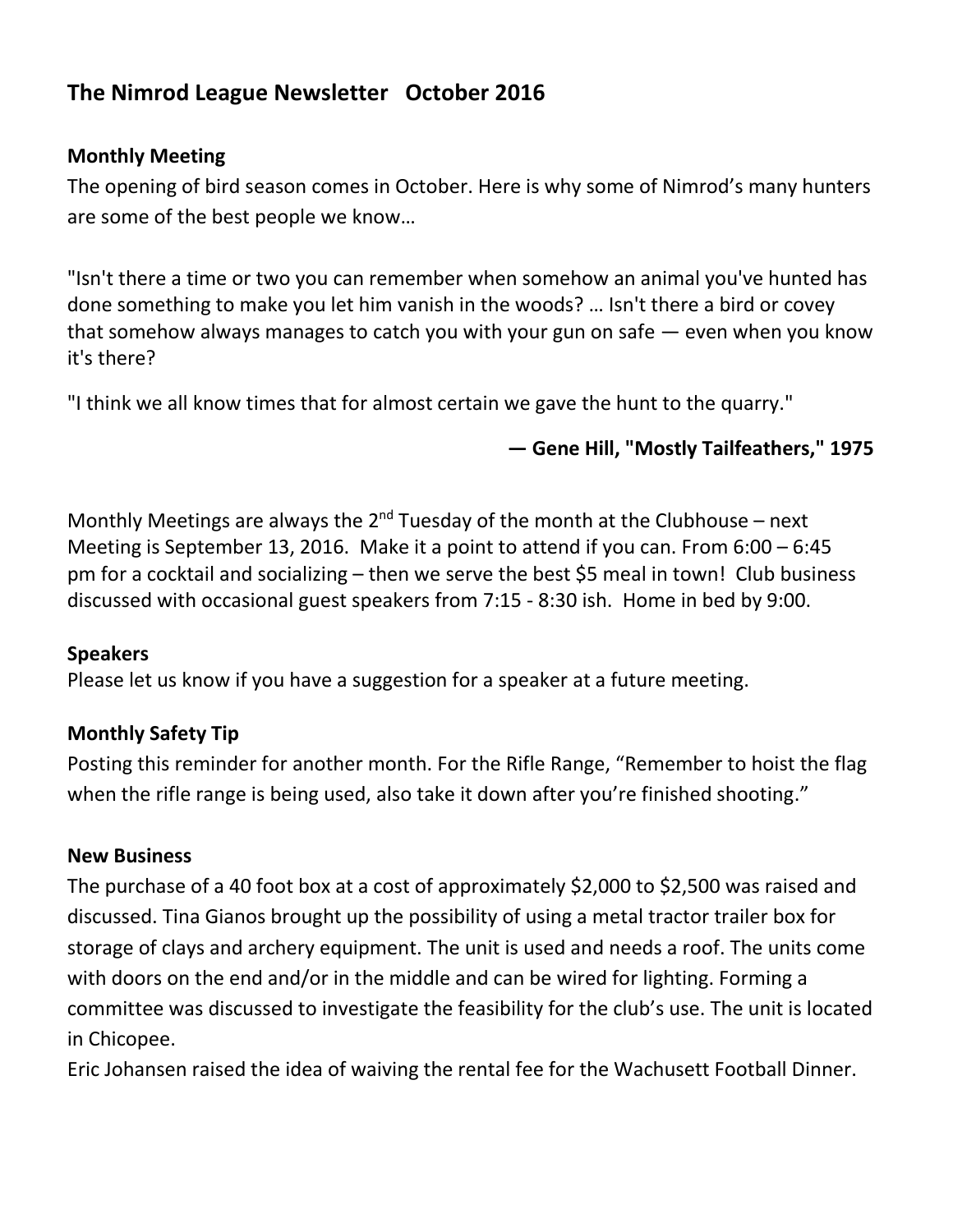#### **Membership**

We have received one new application from Rudy Hudson of Princeton. The application was accepted and will be voted on at our general meeting. Waiting until October for accepting any more new members to be read was discussed. The applicants could then be brought in under 2017. The committee chair people were requested to provide names of people that have volunteered their 8 hours. This was started as an "honor system," but the committee heads are being asked to check on this issue. Members not complying will be billed \$150 for dues. Finally, we have 3 people up for Senior Membership. They are Don Doherty, Howard Gelles, and Gary Hough. Their names were voted on and accepted.

## **Executive Board**

Executive Board Meetings are held the last Tuesday of each month.

## **Board of Trustees**

A trustees meeting date needs to be set for December. We also need an audit done. A December meeting will be forthcoming for an Auditing Committee to discuss expected recommendations for reducing our tax burden.

## **Trap/Skeet**

This past Thursday was busier. Maybe as fall approaches everyone is trying to brush-up on their shooting skills? A member raised the question of where the money goes that is collected for the food on Thursday nights. All proceeds are handed in as part of trap revenue. Larry has been busy the last few months but has plans to start up the kitchen again soon. A good suggestion was raised that we have leftovers from our barbecue and they can be used for Trap. We encourage everyone to come out on Thursday evenings for a night of shooting and fellowship. Every Thursday night from 6-9!

## **Kitchen**

The kitchen was cleaned on September 17. Many thanks to Bruce Ebbeson, Al Afonso, Chris Erali, Gary Hough, Ed Reitz, Damon Sloan and others for volunteering. We broke down the stove and exhaust system. All parts were power washed and cycled through the dish washer and sanitized. All areas of the kitchen were also cleaned. Sinks, ovens, prep stations, Hobart slicer, and other equipment were washed, sanitized and dried. The Nimrod kitchen now and always meets all FDA Food Code Requirements. To ensure the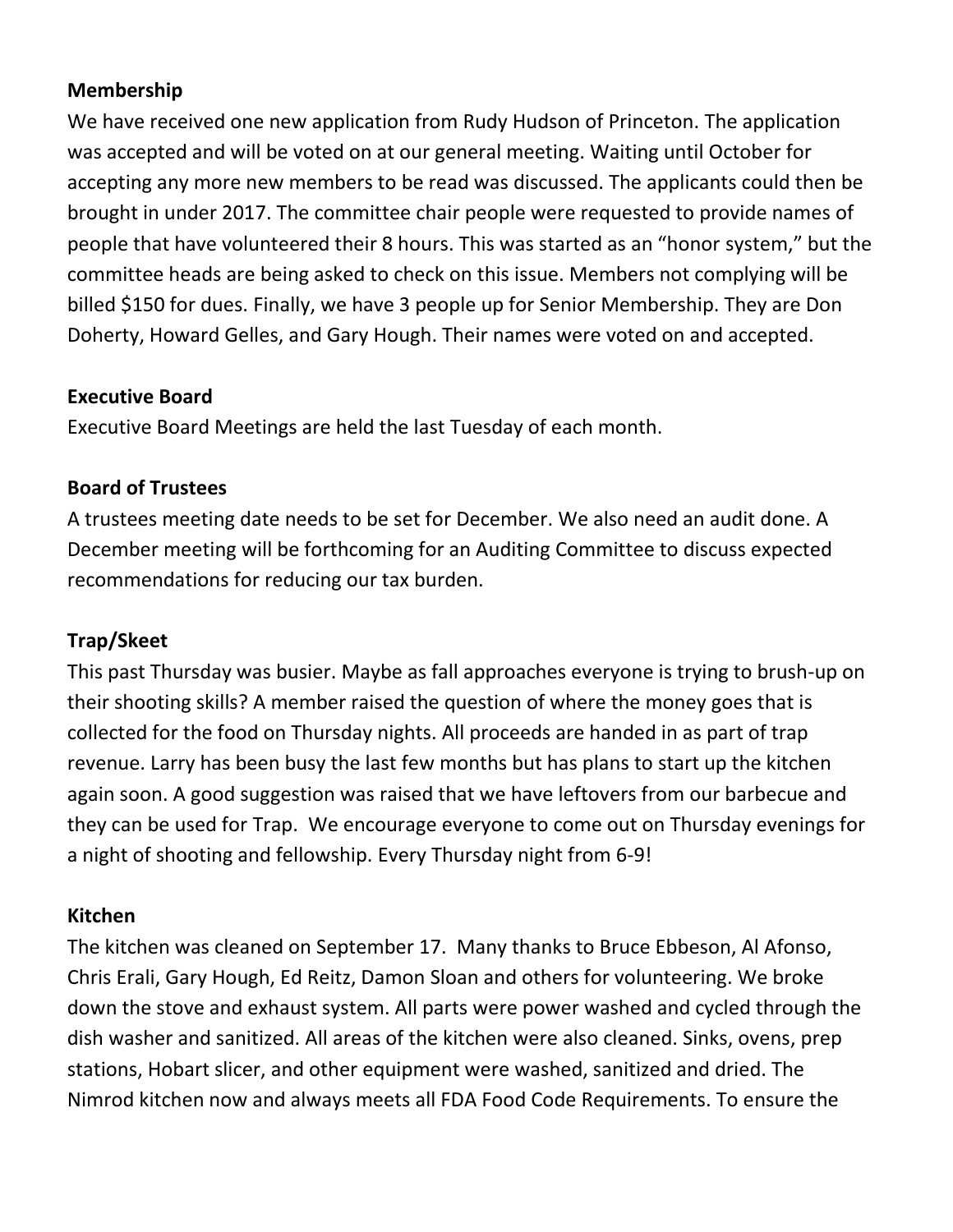health and safety of Nimrod members and guests, please leave the kitchen in this condition when you are done using it. Thank you.

## **Game Dinner**

We need big game meat for next year's Game Dinner. Please leave it in the kitchen freezer and call Bruce Ebbeson at 508-853-1589. He will package and vacuum seal the meat. We also need squirrels and rabbits for Brunswick stew. Please follow the same procedure regarding the meat. Donation buckets for pheasants will again be in the parking lot on Saturday mornings during bird season. Please donate a bird or two that is in good condition for the table. Birds blown apart from shooting too close are not fit for the table. If you don't want to eat it, we certainly don't want to serve it at our Game Dinner. Isaac Houston and Bruce Ebbeson will clean and vacuum seal the pheasants. If you have extra striper or bluefish fillets that you would like to donate, please put them in the freezer and contact Bruce. We do not have any as of right now. Thanks!

## **Rifle Range**

Things have been very busy at the rifle range. A big thank you to Kevin Chviruk's work party. We had Ron Ermignon come out with a skid steer that had a brush hog on the front. This made the work at the range go fast and easy. We have discussed getting groundwork done. We met Chris King at the range and he will start on October 1 weekend with a miniexcavator pulling stumps and leveling the affected portions. Tom Wiegand also reports that he had plans done for benches and has met with some members who built those and some more targets. Many thanks to Tom for the planning on this project. Amounts of lumber, screws and such have to be ordered and delivered. The benches are now finished. Thanks go out to those who served on this project as well. We will be organizing a work party to stain the benches. The date has not yet been set, but will take place under the picnic pavilion. This will deplete any remaining funds of the NRA grant money that Nimrod received for the project. In recognition, Gary Hough and Joe Afonso painted NRA decals on our new target bases. Finally, when the burn season starts this fall we will do a burn at the Rifle Range to get rid of the remaining brush and wood.

#### **House**

## **Summer Function**

Thanks to everyone who helped with the grounds clean-up before the event. Our chicken barbecue was a success. Fifty-five people, a small turnout, but a big thank you to Larry Josti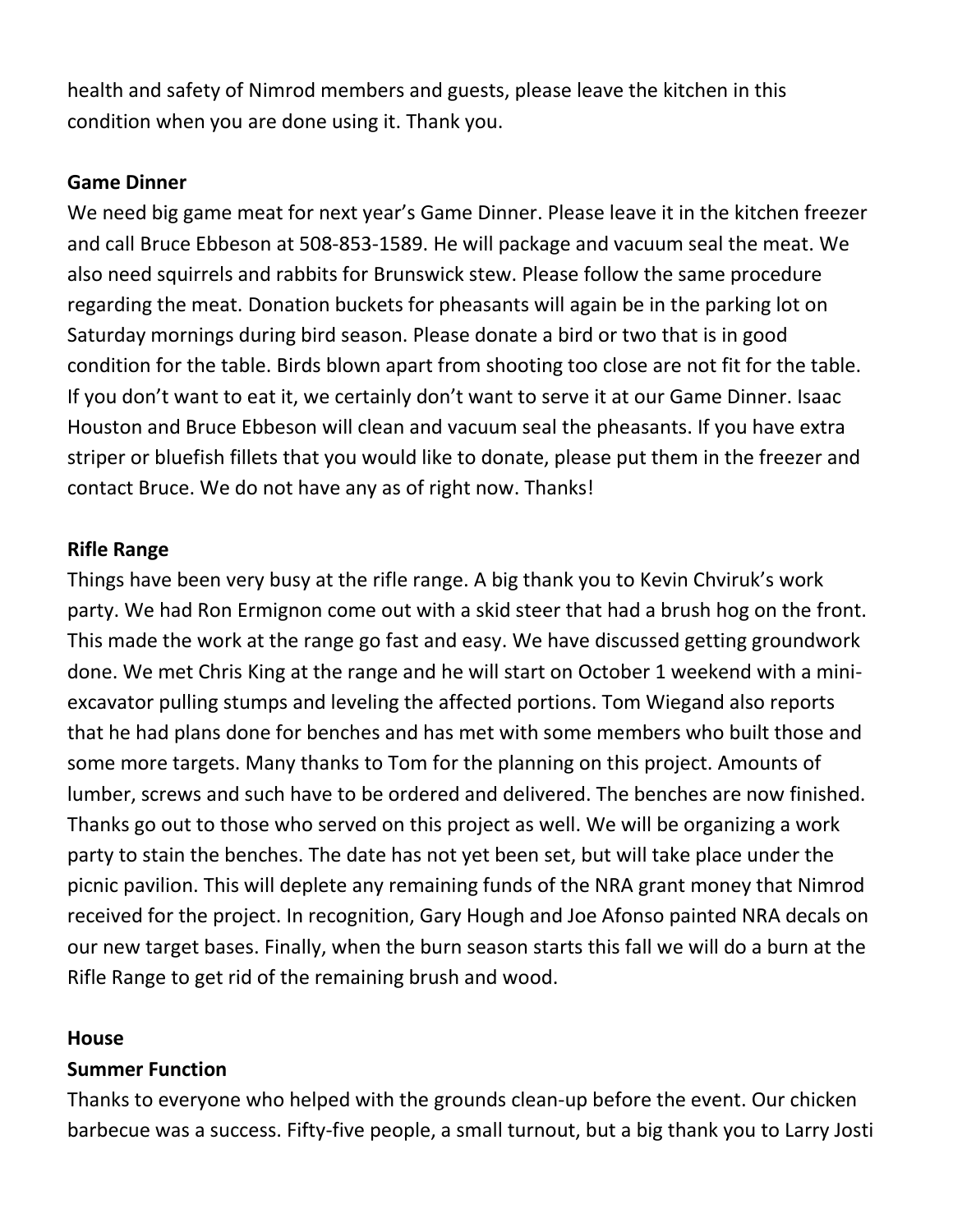and all the members who helped and attended, especially new members! We discussed having a door prize for your ticket. This might entice more people to attend. We took in approximately \$450 and it is usually a break-even affair. Another thought brought up by attendees was next year to accept donations for dessert.

## **Grounds**

The missing hand-held power brush cutter appeared out of thin air and is now back in the barn! Thank you to whoever returned it. We are considering getting new locks for the tool crib. **Finally, we are still looking for bids for snowplowing.**

#### **Finance**

The market fluctuates as we all know. Smart investors stay the course.

**Bar**

No report

#### **Birds**

Kevin Chviruk is working on permits for the pheasant season. Kevin Whitmer painted the bird boxes last weekend. Thank you, Kevin. We are to receive 460 pheasants from the prison. Safety is always a concern during hunting season, so we'll start with another safety tip regarding bird hunting: "Don't shoot birds on the ground!"

## **Youth Bird Hunt**

**We are looking for Pointing Dogs for the Youth Hunt – The Youth Hunt is scheduled for Sunday October 23, 2016, from ages 13-17, contact Kevin Chviruk, the Rifle Range will be closed that Sunday Oct. 23rd 2016 until at least 1:00 PM.**

#### **Revenue**

Roland Morse was not able to attend the Executive Board meeting. We are still looking for a Treasurer to take over for Roland. He will be happy to share some tips on the logistics of the position. If you are unsure about being able to do the job, please have a chat with Roland. He may be able to set your mind at ease.

## **Archery**

We have a locked area downstairs now. Classes have started on Saturdays. There will be 2 sessions for 6 weeks. Tina reports that there is a nice mix of adults and young people, both